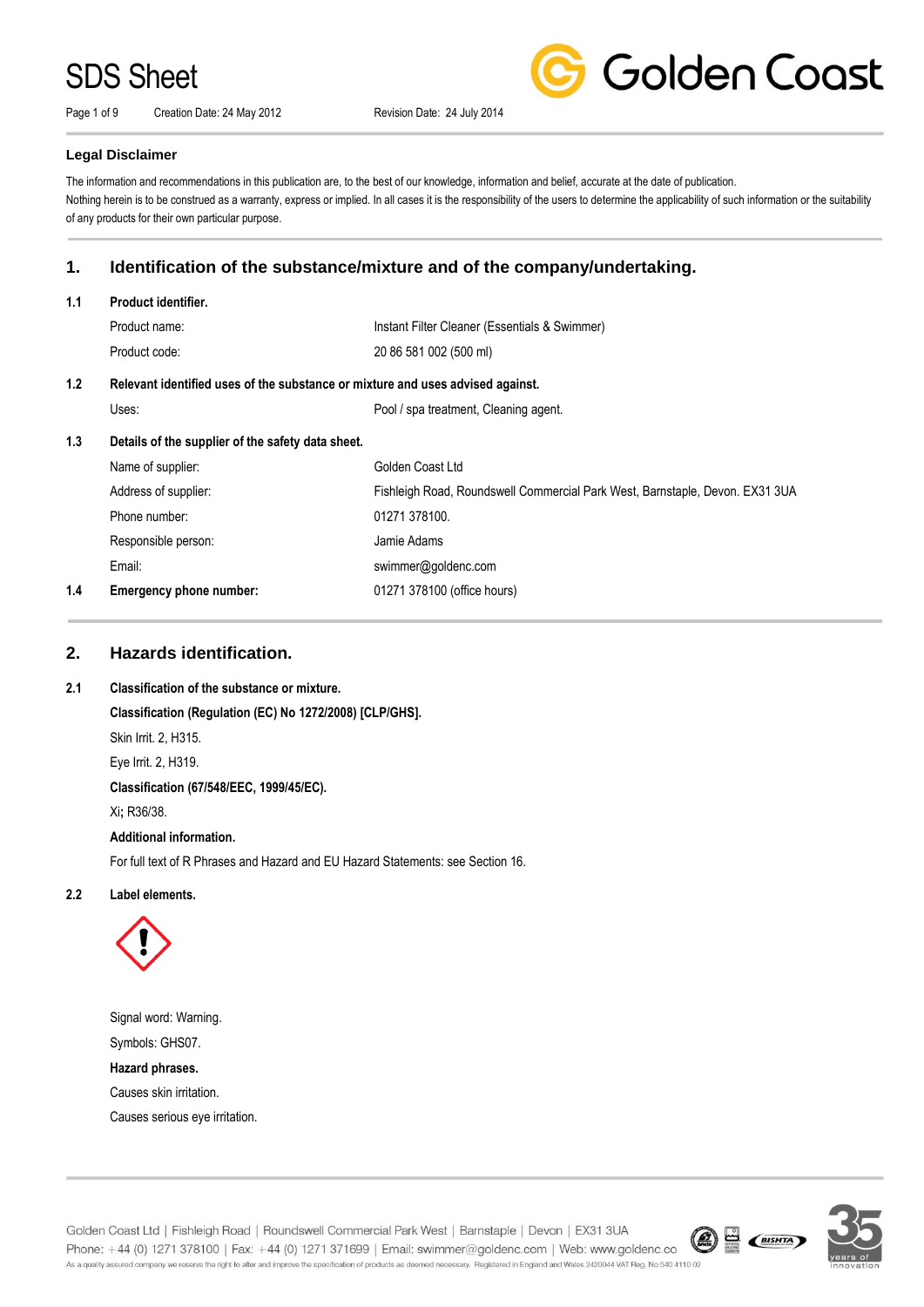Page 2 of 9 Creation Date: 24 May 2012 Revision Date: 24 July 2014



### **Legal Disclaimer**

The information and recommendations in this publication are, to the best of our knowledge, information and belief, accurate at the date of publication. Nothing herein is to be construed as a warranty, express or implied. In all cases it is the responsibility of the users to determine the applicability of such information or the suitability of any products for their own particular purpose.

### **Precautionary phrases.**

Keep out of reach of children.

Do not get in eyes, on skin, or on clothing.

If in eyes: Rinse cautiously with water for several minutes. Remove contact lenses, if present and easy to do. Continue rinsing.

If on skin (or hair): Remove/take off immediately all contaminated clothing. Rinse skin with water/shower.

Get medical advice/attention.

Wear protective gloves/protective clothing/eye protection/face protection.

### **2.3 Other hazards.**

No information available.

# **3. Composition/information on ingredients.**

### **3.1 Mixtures.**

| <b>Chemical Name</b>                    | Concentration | <b>CAS Number</b> | <b>EC Number</b> | R/H Phrases *                | <b>Symbols</b> |
|-----------------------------------------|---------------|-------------------|------------------|------------------------------|----------------|
| Fatty alcohol polyethylene glycol ether | 1-10%         | 68439-45-2        |                  | H315, H319                   | GHS07          |
|                                         |               |                   |                  | R36/38                       | Xi             |
| 2-butoxyethanol;                        | $1 - 10%$     | 111-76-2          | 203-905-0        | H332, H312, H302, H319, H315 | GHS07          |
| ethylene glycol monobutyl ether;        |               |                   |                  | R20/21/22, R36/38            | Xn             |
| butyl cellosolve                        |               |                   |                  |                              |                |
| potassium hydroxide;                    | $1 - 10%$     | 1310-58-3         | 215-181-3        | H302, H314                   | GHS05          |
| caustic potash                          |               |                   |                  | R22, R35                     | GHS07          |
|                                         |               |                   |                  |                              | C              |
| Tetrapotassium pyrophosphate            | 1-10%         | 7320-34-5         | 230-785-7        | H319                         | GHS07          |
|                                         |               |                   |                  | R <sub>36</sub>              | Xi             |

See Section 16.

# **4. First aid measures.**

### **4.1 Description of first aid measures.**

| If inhaled:           | Remove victim to fresh air and keep at rest in a position comfortable for breathing.                                                                                                |
|-----------------------|-------------------------------------------------------------------------------------------------------------------------------------------------------------------------------------|
| If on skin (or hair): | Remove/take off immediately all contaminated clothing. Rinse skin with water/shower.                                                                                                |
|                       | If skin irritation or rash occurs: Get medical advice/attention.                                                                                                                    |
| If in eyes:           | Rinse cautiously with water for several minutes. Remove contact lenses, if present and easy to do.<br>Continue rinsing.<br>If eye irritation persists: Get medial advice/attention. |
| If swallowed:         | Rinse mouth. Do NOT induce vomiting.                                                                                                                                                |
|                       | Give 200-300 mls (half pint) water to drink.                                                                                                                                        |
|                       |                                                                                                                                                                                     |



Golden Coast Ltd | Fishleigh Road | Roundswell Commercial Park West | Barnstaple | Devon | EX31 3UA Phone: +44 (0) 1271 378100 | Fax: +44 (0) 1271 371699 | Email: swimmer@goldenc.com | Web: www.goldenc.co As a quality assured company we reserve the right to alter and improve the specification of products as deemed necessary. Registered in England and Wales 2420044 VAT Reg. No 540 4110 02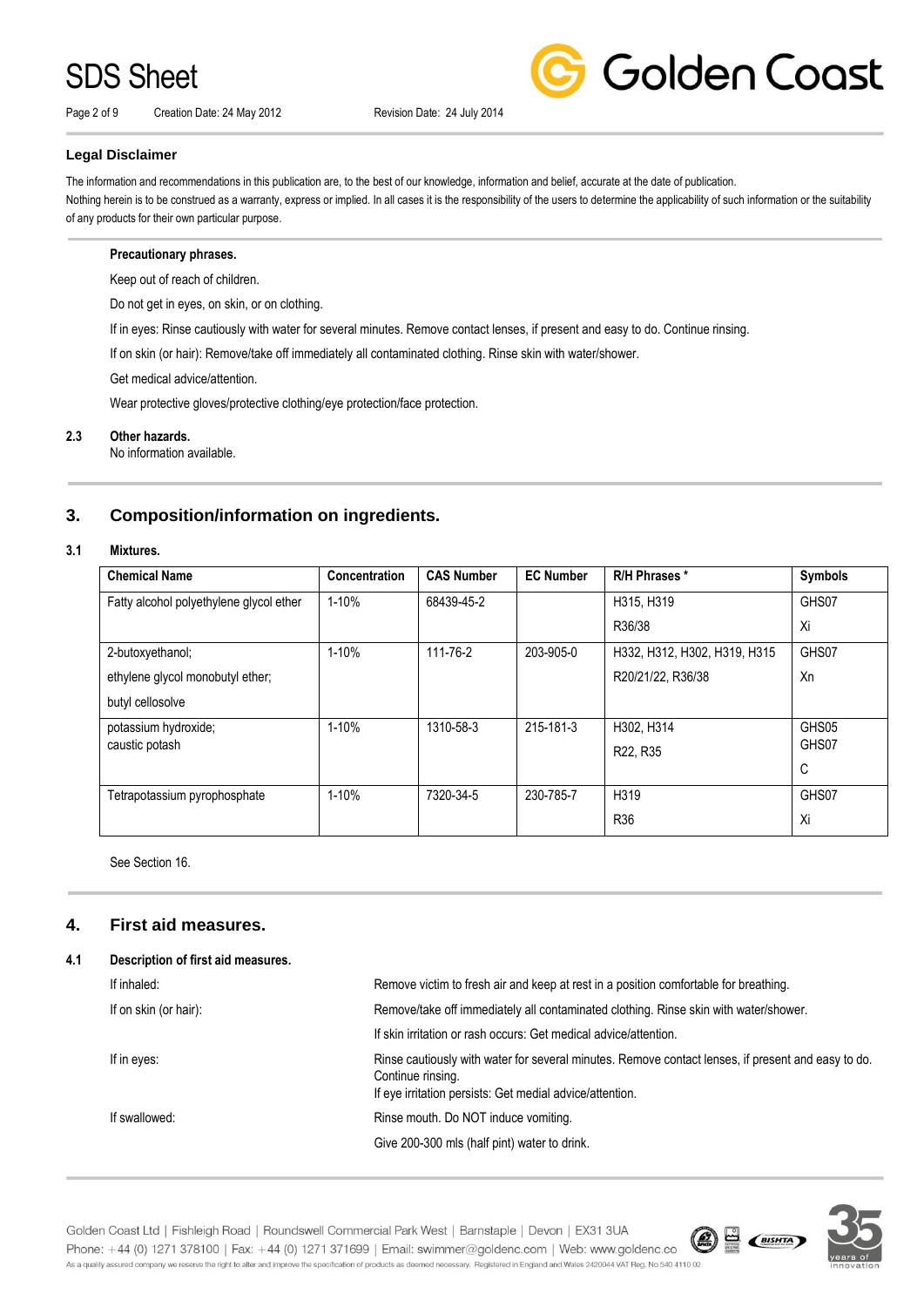Page 3 of 9 Creation Date: 24 May 2012 Revision Date: 24 July 2014



#### **Legal Disclaimer**

The information and recommendations in this publication are, to the best of our knowledge, information and belief, accurate at the date of publication. Nothing herein is to be construed as a warranty, express or implied. In all cases it is the responsibility of the users to determine the applicability of such information or the suitability of any products for their own particular purpose.

If exposed or concerned: Get medical advice/attention. If medical advice is needed, have product container or label at hand. **4.2 Most important symptoms and effects, both acute and delayed.** Causes irritation. Can cause damage to the eyes and skin. May cause gastro-intestinal disturbances. **4.3 Indication of immediate medical attention and special treatment needed.** Treat symptomatically. **5. Firefighting measures. 5.1 Extinguishing media.** In case of fire: Use water, carbon dioxide or dry agent for extinction. **5.2 Special hazards arising from the substance or mixture.** Gives off irritating or toxic fumes (or gases) in a fire.

### **5.3 Advice for firefighters.**

Wear protective clothing as per Section 8.

Wear self contained breathing apparatus (SCBA).

### **6. Accidental release measures.**

### **6.1 Personal precautions, protective equipment and emergency procedures.**

Wear protective clothing as per Section 8.

Avoid contact with skin and eyes.

Eyewash bottles should be available.

Avoid breathing dust/fume/gas/mist/vapours/spray.

Evacuate the area and keep personnel upwind.

### **6.2 Environmental precautions.**

Do not allow to enter public sewers and watercourses.

Contain spillage by any means possible.

### **6.3 Methods and material for containment and cleaning up.**

Contain the spillage using bunding.

Collect spillage.

Sweep or shovel up spillage and remove to a safe place.

Place in appropriate container.

Remove contaminated material to safe location for subsequent disposal.

Golden Coast Ltd | Fishleigh Road | Roundswell Commercial Park West | Barnstaple | Devon | EX31 3UA Phone: +44 (0) 1271 378100 | Fax: +44 (0) 1271 371699 | Email: swimmer@goldenc.com | Web: www.goldenc.co As a quality assured company we reserve the right to alter and improve the specification of products as deemed necessary. Registered in England and Wales 2420044 VAT Reg. No 540 4110 02

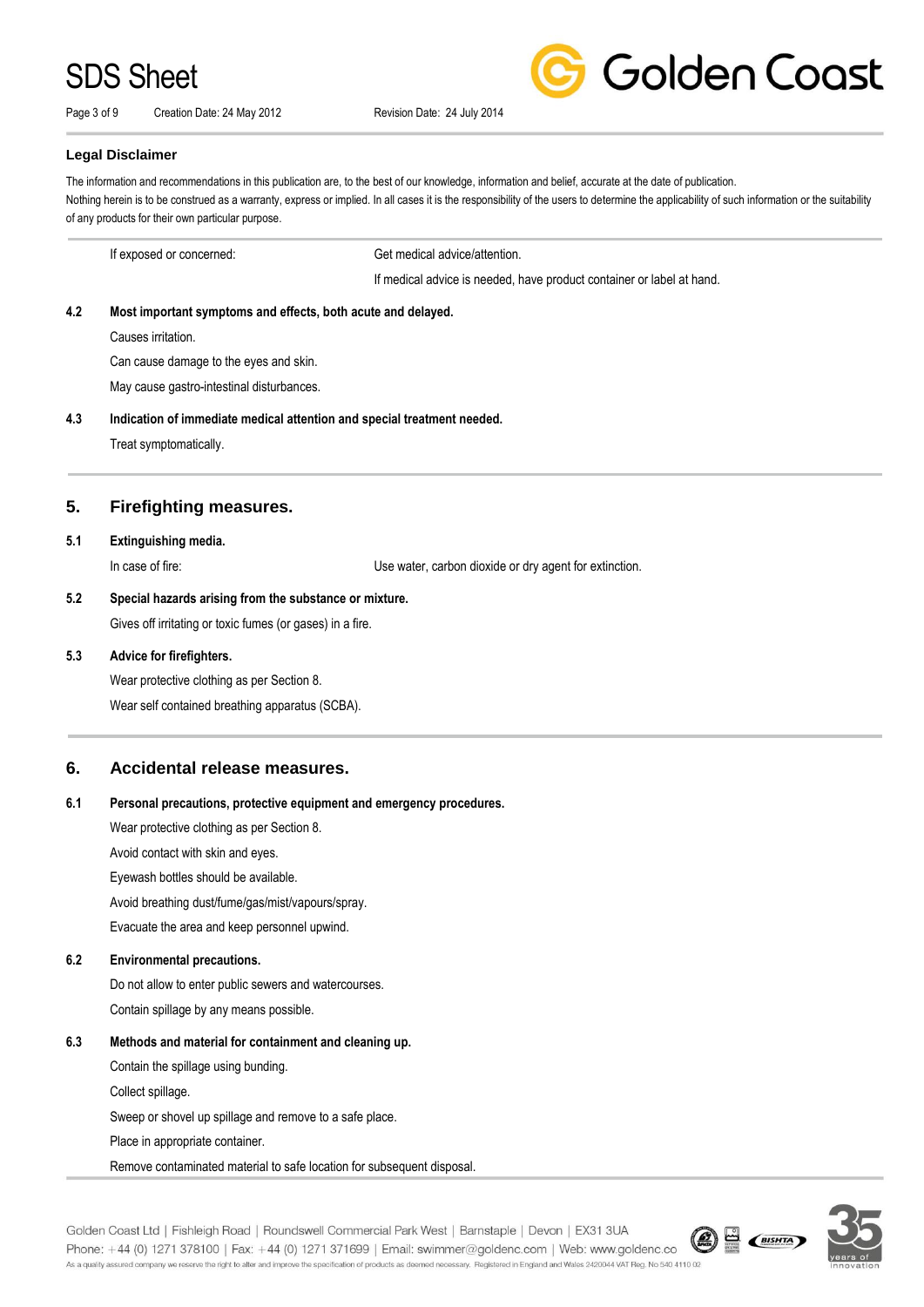Page 4 of 9 Creation Date: 24 May 2012 Revision Date: 24 July 2014



### **Legal Disclaimer**

The information and recommendations in this publication are, to the best of our knowledge, information and belief, accurate at the date of publication. Nothing herein is to be construed as a warranty, express or implied. In all cases it is the responsibility of the users to determine the applicability of such information or the suitability of any products for their own particular purpose.

#### **6.4 Reference to other sections.**

See Section 7 & 8.

# **7. Handling and storage.**

## **7.1 Precautions for safe handling.**

Avoid breathing dust/fume/gas/mist/vapours/spray.

Avoid contact with skin and eyes.

Eyewash bottles should be available.

Wash thoroughly after handling.

Do not eat, drink or smoke when using this product.

### **7.2 Conditions for safe storage, including any incompatibilities.**

Keep away from foodstuff. Keep in a cool, dry, well ventilated place.

Keep only in original container.

Keep container tightly closed.

### **7.3 Specific end use(s).**

No information available.

# **8. Exposure controls/personal protection.**

### **8.1 Control parameters.**

**2-butoxyethanol; ethylene glycol monobutyl ether; butyl cellosolve.**

WEL (long term) 25 ppm.

WEL (long term) 123 mg/m3.

WEL (short term) 50 ppm.

WEL (short term) 246 mg/m3.

### **potassium hydroxide; caustic potash.**

WEL (short term) 2 mg/m3.

### **8.2 Exposure controls.**

Engineering controls should be provided which maintain airborne concentrations below the relevant guidelines.

### **Occupation exposure controls.**

In case of inadequate ventilation wear respiratory protection.

Wear safety glasses approved to standard EN 166.

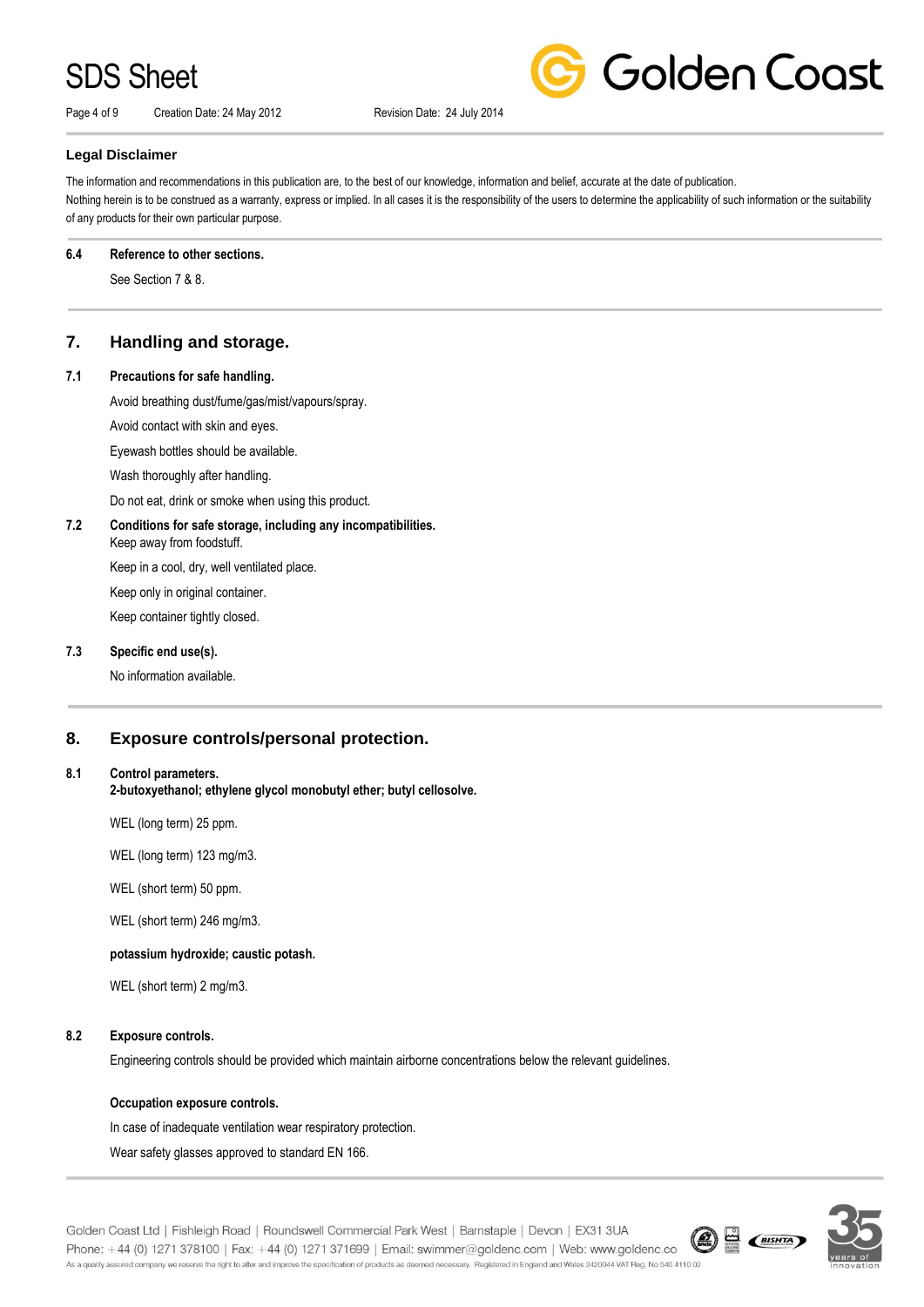Page 5 of 9 Creation Date: 24 May 2012 Revision Date: 24 July 2014



## **Legal Disclaimer**

The information and recommendations in this publication are, to the best of our knowledge, information and belief, accurate at the date of publication. Nothing herein is to be construed as a warranty, express or implied. In all cases it is the responsibility of the users to determine the applicability of such information or the suitability of any products for their own particular purpose.

Wear protective gloves. The selected protective gloves have to satisfy the specifications of EU Directive 89/686/EEC and Standard EN 374. Wear rubber gloves.

Wear apron or other light protective clothing.



# **9. Physical and chemical properties.**

### **9.1 Information on basic physical and chemical properties.**

|     | Odour:                                 | Characteristic odour.     |
|-----|----------------------------------------|---------------------------|
|     | Appearance:                            | Blue, liquid.             |
|     | pH:                                    | $8.5 - 9.5$ .             |
|     | Boiling point:                         | Not known.                |
|     | Vapour pressure:                       | Not known.                |
|     | Vapour density:                        | Not known.                |
|     | Melting point:                         | Not known.                |
|     | Miscible.                              |                           |
|     | Specific gravity:                      | $1.025 - 1.045$ g/cm3.    |
|     | Flash point:                           | Not applicable.           |
|     | Non explosive.                         |                           |
|     | No oxidising properties.               |                           |
|     | Partition coefficient:n-Octanol/water: | Not known.                |
|     | Evaporation rate:                      | Not known.                |
|     | Viscosity:                             | Not applicable.           |
| 9.2 | <b>Other Information:</b>              | No information available. |

# **10. Stability and reactivity.**

### **10.1 Reactivity.**

No information available.

### **10.2 Chemical stability.**

No decomposition if stored normally.

### **10.3 Possibility of hazardous reactions.**

No information available.



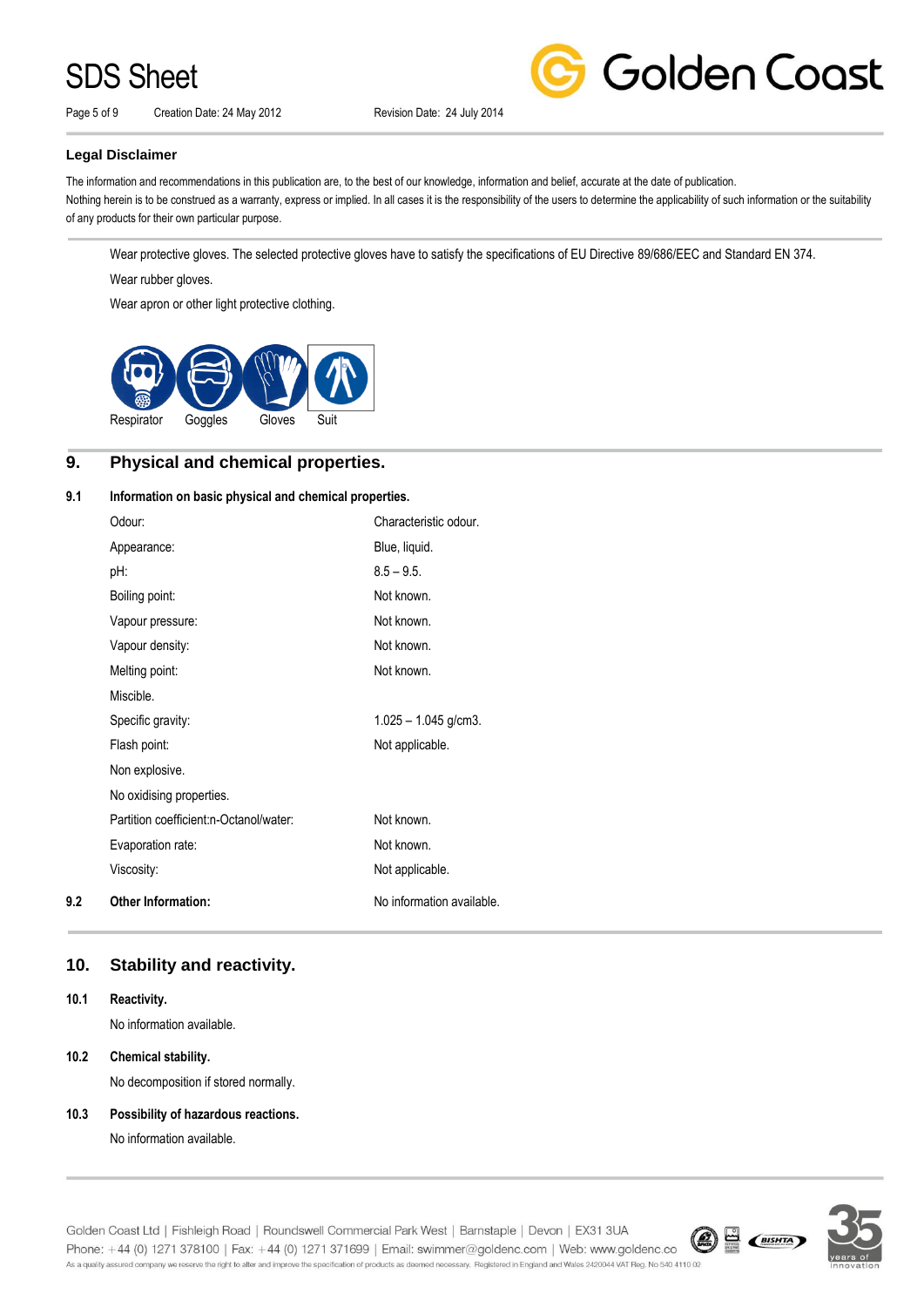Page 6 of 9 Creation Date: 24 May 2012 Revision Date: 24 July 2014



### **Legal Disclaimer**

The information and recommendations in this publication are, to the best of our knowledge, information and belief, accurate at the date of publication. Nothing herein is to be construed as a warranty, express or implied. In all cases it is the responsibility of the users to determine the applicability of such information or the suitability of any products for their own particular purpose.

#### **10.4 Conditions to avoid.**

Keep away from heat.

### **10.5 Incompatible materials.**

Incompatible with acid. Incompatible with strong oxidising substances.

### **10.6 Hazardous decomposition products.**

Decomposition products may include toxic fumes.

# **11. Toxicological information.**

### **11.1 Information on toxicological effects.**

LD50 (oral,rat) 273 mg/kg.

### **Inhalation.**

May cause respiratory tract irritation.

May cause coughing.

### **Contact with skin.**

Causes redness and irritation.

#### **Contact with eyes.**

Causes severe irritation.

Causes pain.

#### Causes redness.

Can cause damage to the eyes.

#### **Ingestion.**

Can cause soreness and redness of the mouth and throat.

The ingestion of significant quantities may cause nausea/vomiting.

### **Carcinogenicity.**

No evidence of carcinogenic effects.

### **Teratogenicity.**

No information available.

### **Mutagenicity.**

No information available.



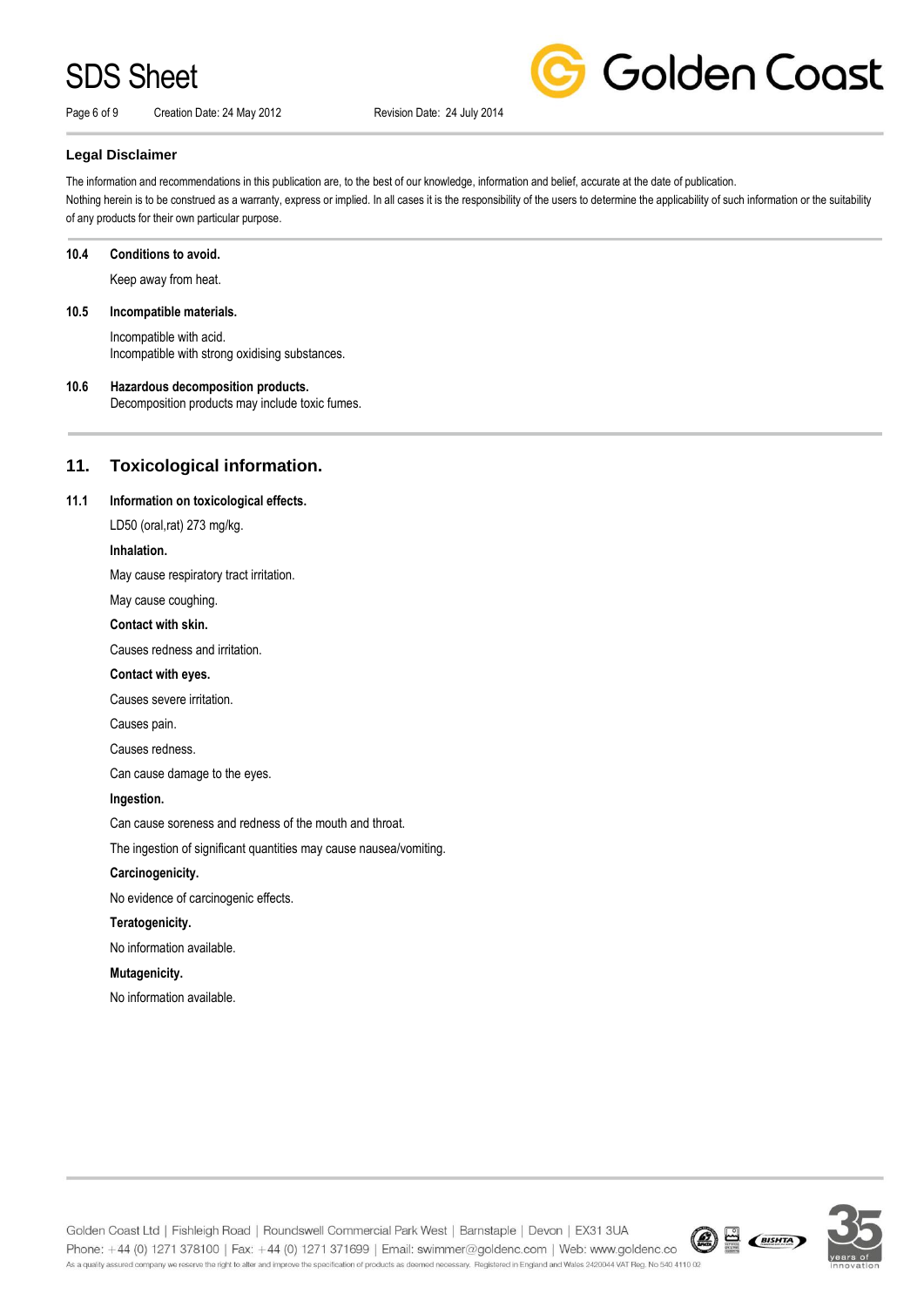Page 7 of 9 Creation Date: 24 May 2012 Revision Date: 24 July 2014



Golden Coast

### **Legal Disclaimer**

The information and recommendations in this publication are, to the best of our knowledge, information and belief, accurate at the date of publication. Nothing herein is to be construed as a warranty, express or implied. In all cases it is the responsibility of the users to determine the applicability of such information or the suitability of any products for their own particular purpose.

# **12. Ecological information.**

**12.1 Toxicity.**

No information available.

**12.2 Persistence and degradability.**

Biodegradable.

# **12.3 Bioaccumulation potential.**

No bioaccumulation potential.

## **12.4 Mobility in soil.**

High mobility in soil.

### **12.5 Results of PBT and vPvB assessment.**

Not a PBT according to REACH Annex XIII.

### **12.6 Other adverse effects.**

No information available.

# **13. Disposal considerations.**

### **13.1 Waste treatment methods.**

Disposal should be in accordance with local, state or national legislation. Do not reuse empty containers without commercial cleaning or reconditioning. Do not discharge into drains or the environment, dispose to an authorised waste collection point.

### **Classification.**

Waste Codes in accordance with the European Waste Catalogue (EWC) are origin defined. Since this product is used in several industries, no Waste Code can be provided by the supplier. The Waste Code should be determined in arrangement with your waste disposal partner or the responsible authority.

# **14. Transport information.**

- **14.1 UN number.**
- **14.2 UN proper shipping name.** N/A.
- **14.3 Transport hazard class(es).**
- **14.4 Packing group.**
- **14.5 Environmental hazards.** Clean up even minor leaks or spills if possible without unnecessary risk.
- **14.6 Special precautions for user.** See Section 7.

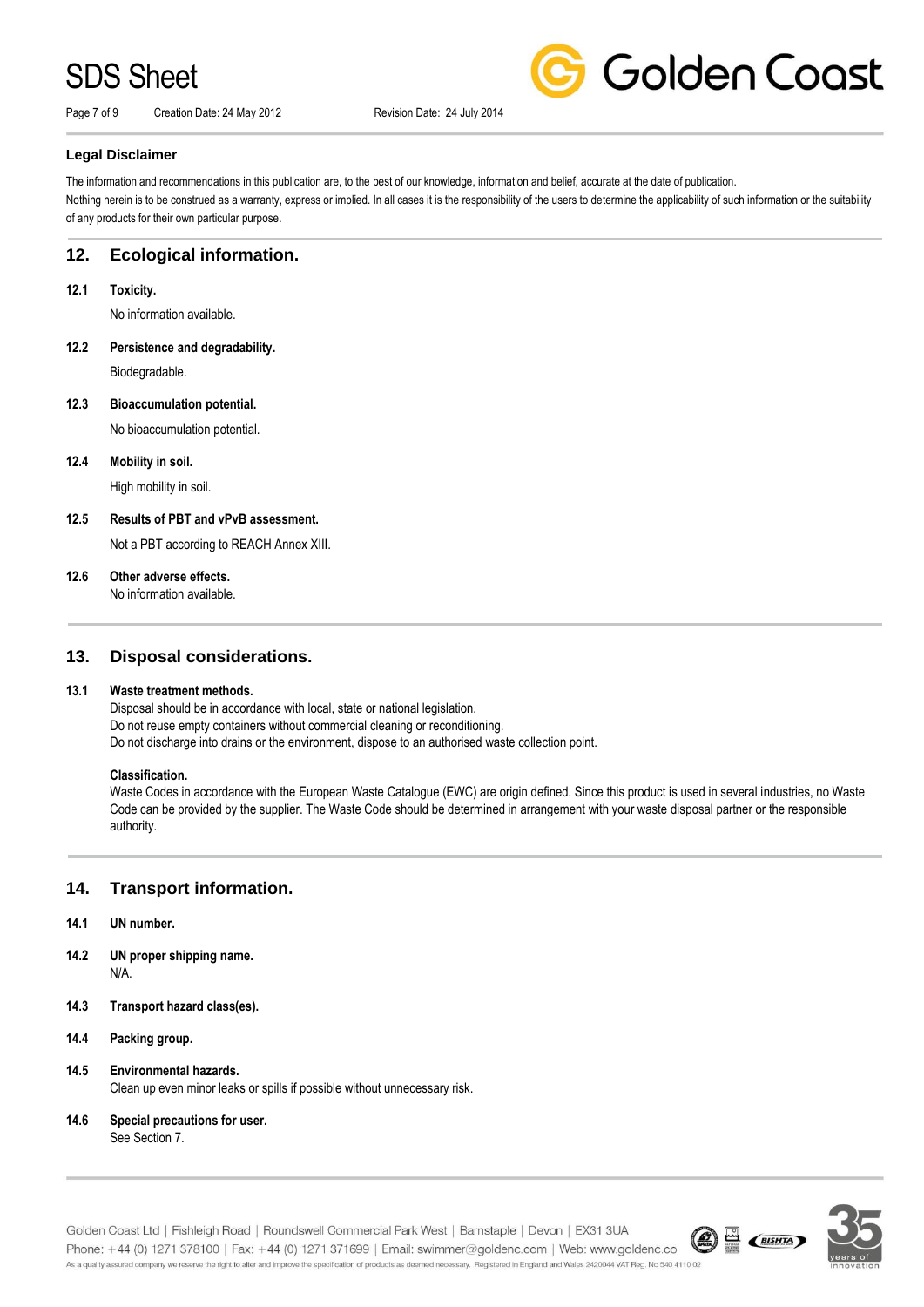Page 8 of 9 Creation Date: 24 May 2012 Revision Date: 24 July 2014



**Golden Coast** 

### **Legal Disclaimer**

The information and recommendations in this publication are, to the best of our knowledge, information and belief, accurate at the date of publication. Nothing herein is to be construed as a warranty, express or implied. In all cases it is the responsibility of the users to determine the applicability of such information or the suitability of any products for their own particular purpose.

### **14.7 Transport in bulk according to Annex II of MARPOL 73/78 and the IBC code.** Not applicable.

| Other information.    |      |  |
|-----------------------|------|--|
| Road/Rail (ADR/RID).  |      |  |
| Proper shipping name: | N/A. |  |
| ADR UN No:            |      |  |
| ADR hazard class:     |      |  |
| ADR packing group:    |      |  |
| Tunnel code:          |      |  |
| Sea (IMDG).           |      |  |
| Proper shipping name: | N/A  |  |
| IMDG UN No:           |      |  |
| IMDG hazard class:    |      |  |
| IMDG pack group:      |      |  |
| Air (ICAO/IATA).      |      |  |
| Proper shipping name: | N/A  |  |
| ICAO UN No:           |      |  |
| ICAO hazard class:    |      |  |
| ICAO packing group:   |      |  |

# **15. Regulatory information.**

# **15.1 Safety, health and environmental regulations/legislation specific for the substance or mixture.**

This Safety Data Sheet is provided in compliance with REACH Regulation (EC) No 1907/2006.

### **15.2 Chemical safety assessment.**

No information available.